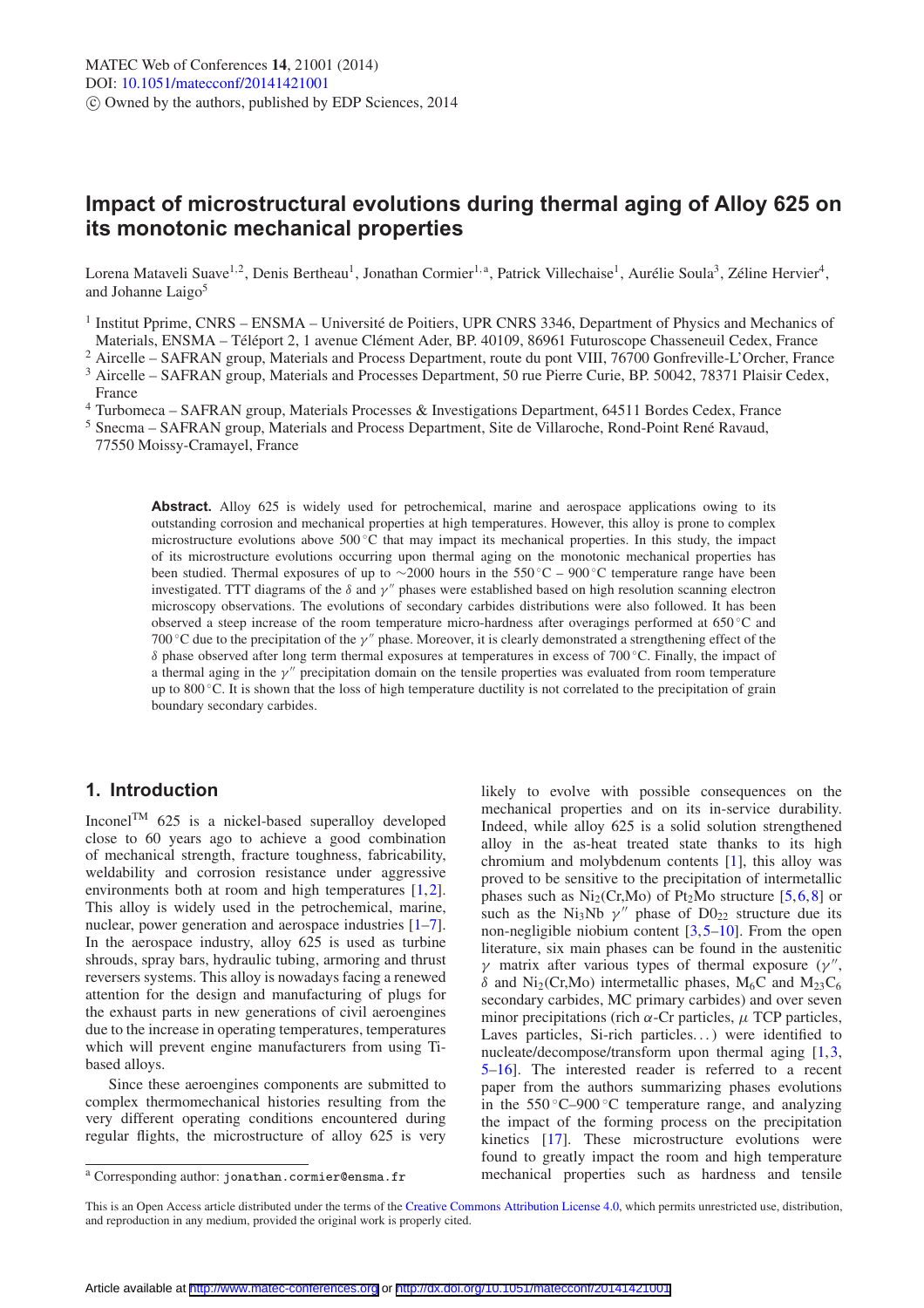strength through the precipitation of  $\gamma''$  and Ni<sub>2</sub>(Cr,Mo) phases  $[5,10,11,13,16,18,19]$  $[5,10,11,13,16,18,19]$  $[5,10,11,13,16,18,19]$  $[5,10,11,13,16,18,19]$  $[5,10,11,13,16,18,19]$  $[5,10,11,13,16,18,19]$  $[5,10,11,13,16,18,19]$  $[5,10,11,13,16,18,19]$  $[5,10,11,13,16,18,19]$  $[5,10,11,13,16,18,19]$  $[5,10,11,13,16,18,19]$  or toughness and ductility through the combined impacts of the precipitation of secondary carbides ( $M_6C$ ,  $M_{23}C_6$ ) and of the Ni<sub>2</sub>(Cr,Mo) intermetallic phase or even TCP phases [\[5](#page-5-3),[11](#page-5-10),[13](#page-5-11)[,16](#page-5-8),[18,](#page-5-12) [20](#page-5-14)]. As an example, a spectacular increase (over a factor 2.5) of the 0.2% yield stress (YS) was observed after long thermal agings performed in the 773 K  $-923$  K  $(500-$ 650 °C) temperature range due to the  $\gamma'' + Ni_2(Cr, Mo)$ precipitation [\[5](#page-5-3),[7,](#page-5-2)[11](#page-5-10),[16\]](#page-5-8).

Within this context, the aim of the present article is to investigate the impact of microstructure evolutions occurring in the 550 ◦C–900 ◦C temperature range on the room temperature (RT) microhardness. In addition, the impact of a thermal aging performed in the  $\gamma''$  precipitation domain on the tensile properties from RT up to 800 ◦C will be analyzed.

### **2. Material and mechanical testing**

#### **2.1. Materials, thermal overagings and microstructure characterizations**

In the present investigation, all samples were machined by EDM (Electron Discharge Machining) from an as-rolled  $+$  solution treated sheet whose thickness is 0.8 mm. This sheet was supplied by Haynes International in a millannealed state (mill annealing performed at a maximum temperature of  $1038\text{°C} + / -4\text{°C}$ . The chemical composition of the sheet is Ni-21.28Cr-8.7Mo-3.83Fe-3.58Nb-0.27Mn-0.26Al-0.30Si-0.28Ti-0.029C-0.007Ta (wt.%). Phosphorous and sulphur contents were respectively below 0.005 and 0.002% (wt.%). In this as-received state, the grain size excluding twin boundaries is  $\sim$  12.8  $\mu$ m (close to ASTM 10). The volume fraction and average size of secondary carbides were measured to be  $0.77\%$  and  $0.32 + /$  $-0.11 \mu$ m respectively in this as-received state [\[17\]](#page-5-9). Very few primary carbides were detected. The as-received sheet was found to be very weekly textured using EBSD characterizations (texture index  $\sim$  2.4) [\[17](#page-5-9),[19\]](#page-5-13).

Aging heat treatments under air were performed using four different furnaces, and samples whose dimensions were 20\*20 mm2. The aging temperature of the samples was controlled with a +  $/ - 1$  °C precision using a K-type thermocouple positioned in the immediate vicinity of the samples. Heat treatments were performed in the 550 °C– 900 °C temperature range for durations up to ∼2000 hours. Forty-six aging conditions were investigated. After each aging heat treatment, samples were air quenched. These samples used to analyze the microstructure evolutions as a function of the thermal exposure length and temperature were also used subsequently for RT microhardness characterizations.

To characterize the microstructure evolutions of alloy 625 as a function of the thermal aging, samples were mechanically polished up to a mirror finish (final polishing using a  $1 \mu$ m diamond paste). A special care was taken to remove all the oxidized layers of the samples that had developed upon thermal aging. Samples were subsequently electrochemically polished using perchloric acid (10 pct. in volume) in methanol. This preparation allows both the characterization of the granular structure of the alloy and of different classes of precipitates (MC primary carbides, M<sub>6</sub>C and M<sub>23</sub>C<sub>6</sub> secondary carbides,  $\gamma''$  phase and  $\delta$ phase).

Particles observations were performed using a JEOL JSMTM 7000F Field Emission Gun SEM using secondary (SEI) and backscattered (BSE) electron imaging modes. Observations were performed using both low magnifications (below  $\times$  5000) in BSE mode for the carbides characterization while  $\delta$  and  $\gamma''$  phases were characterized using the SEI mode. Observations were performed using an acceleration voltage of 25 kV.

### **2.2. Microhardness characterizations**

Microhardness characterizations were performed at room temperature using the heat treated coupons after they had been polished up to a mirror finish (i.e. without any chemical etching or electrochemical polishing). They were performed using a Fisher HM T3 instrumented Vickers microindentor where both the evolution of the applied force and penetration depth can be continuously followed during each indentation. Experiments were performed according to the following procedure: 1) loading in 15 seconds up to a 300 mN applied force; 2) a 3 seconds dwell at maximum load; 3) unloading in 15 seconds. For each sample, arrays of 49 indentations at least were performed. A minimum distance of  $57 \mu m$  between each individual indentation was used to avoid any influence of the neighboring indentations on the locally measured hardness. For each microstructural state, an arithmetic average of all these 49 indentations will be provided, and the error bars for each experimental point will correspond to +  $/$  – the standard deviation. It has to be noted that indentations performed in primary carbides have been removed from the statistics (less than one indentation per sample). In the softest state (i.e. the as-received state), the penetration depth was  $\sim$ 2 µm. Hence, using such a load with such a grain size ( $\sim$ 12–13  $\mu$ m), microhardness measurements employed here are mainly sensitive to the intragranular precipitation and, to a lesser degree, to the grain size.

#### **2.3. High temperature tensile tests**

Tensile tests were performed using flat samples whose gage length and gage section are  $15 \text{ mm}$  and  $4 \text{ by } 0.8 \text{ mm}^2$ respectively. The total length of the sample was 62 mm. Samples were machined with the gage length aligned along the rolling direction of the sheet. Before any tensile test, each face and edge of the samples were carefully polished up to a 4000 SiC grade and the sections were carefully measured using a profilometer.

Tensile tests were performed at RT,  $200\,^{\circ}$ C,  $350\,^{\circ}$ C, 550 °C, 650 °C, 700 °C, 750 °C and 800 °C. They were performed using an Instron 8562 electromechanic machine equipped with a high temperature contact extensometer. Heating was ensured with a two-zone resistive furnace. The following tensile testing procedure was used: heating at 20 ◦C.min−<sup>1</sup> followed by a 30 minutes soak time before starting the tensile test at a constant displacement rate of  $15.10^{-3}$  mm.s<sup>-1</sup> up to failure. The cooling down to RT after samples failure was also performed at 20 ◦C.min−1.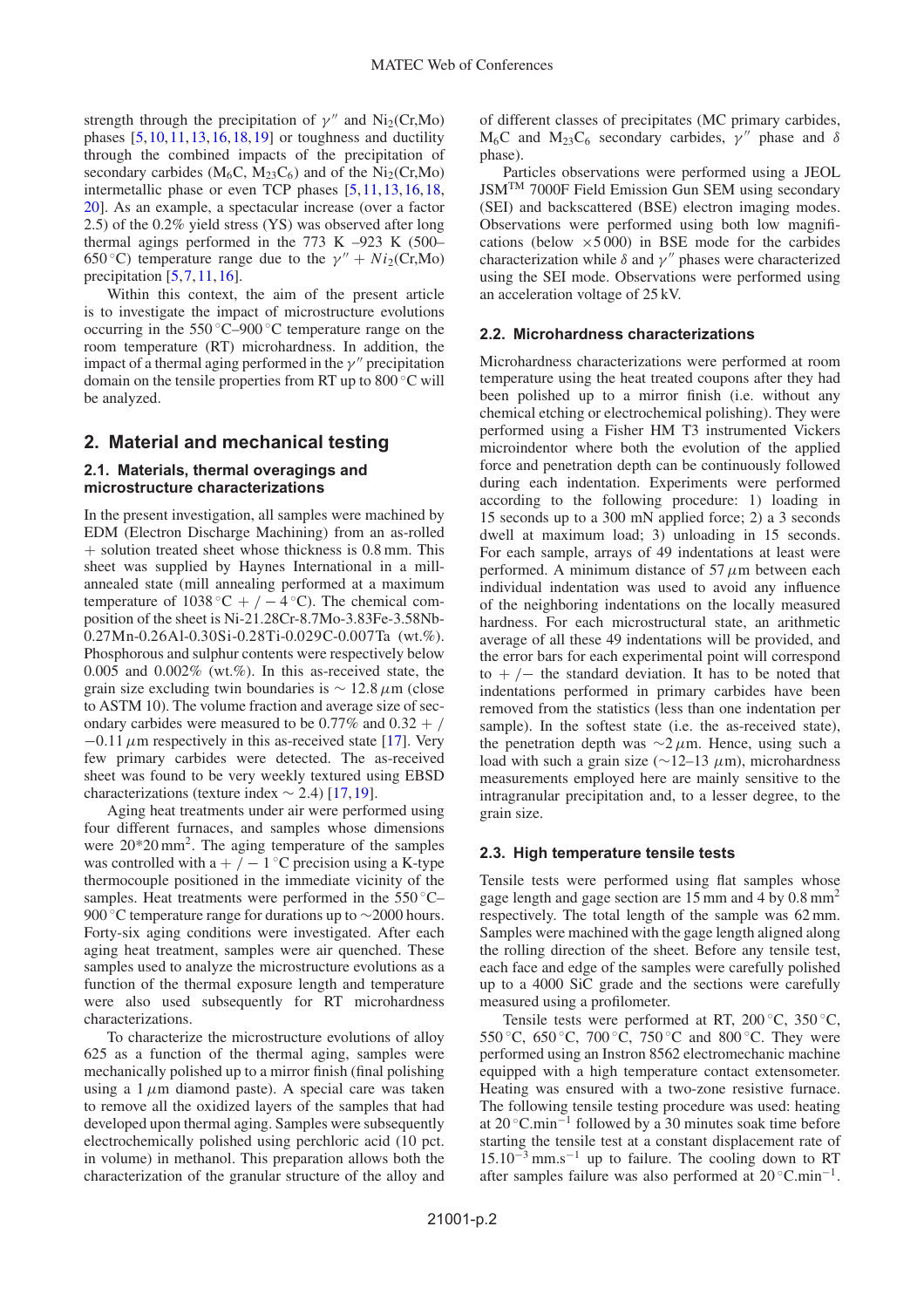

<span id="page-2-0"></span>**Figure 1.** Microstructures observed after 500 h at 650 °C (a), 2000 h at 650 °C (b), 100 h at 750 °C (c) and 100 h at 800 °C (d). Note the growth of the  $\gamma''$  particles between (a) and (b) with an increased aging time, the coexistence of both  $\delta$  and  $\gamma''$  phases at 750 °C (c) and intragranular  $\delta$  platelets extending throughout all the grain at 800 °C (d).

These tensile tests were performed on both the as-received sheet and after one part of this sheet had been exposed to a 500 hours aging at  $650^{\circ}$ C.

# **3. Impact of thermal overaging on microstructure and RT microhardness evolutions**

Figure [1](#page-2-0) shows four examples of intermetallic precipitation in alloy 625 after thermal exposures at  $650^{\circ}$ C (Figs. [1a](#page-2-0)) and [1b](#page-2-0)), at  $750\degree$ C (Fig. [1c](#page-2-0)) and at  $800\degree$ C (Fig. [1d](#page-2-0)). A more exhaustive microstructure characterization has already been performed recently by L. Mataveli Suave et al. [\[17](#page-5-9)]. These microstructure states have been especially chosen in the present article to illustrate the main type of microstructure evolutions that are likely to control the subsequent mechanical upon thermal exposure. It is observed in Figs. [1a](#page-2-0) and [1b](#page-2-0) the precipitation of intragranular Ni<sub>3</sub>Nb  $\gamma''$  particles. These particles are also observed to grow during increased exposure time at this temperature (compare Figs. [1a](#page-2-0) and [1b](#page-2-0)). The coarsening process of  $\gamma''$  particles in Alloy 625 was observed to follow the Lifshitz-Slyozov-Wagner (LSW) theory once a lens morphology of the precipitate is reached. An apparent activation energy of  $358$  kJ.mol<sup>-1</sup> for this coarsening process has been determined previously [\[17\]](#page-5-9). At 750 $°C$ , both  $\gamma''$  and  $\delta$  precipitation is observed, especially for thermal exposures below  $\sim 1000$  hours. Figure [1c](#page-2-0) clearly shows the intragranular precipitation of  $\delta$  needles as well as remaining coarse  $\gamma''$  particles (see white arrow in Fig. [1c](#page-2-0)) after 100 h at  $750^{\circ}$ C. One should also notice the precipitation of  $M_{23}C_6$  intergranular secondary carbides. After thermal exposures at 800 °C, the sole intragranular  $\delta$ 

<span id="page-2-1"></span>

**Figure 2.** TTT diagram of the  $\gamma''$  and  $\delta$  phases in the studied alloy 625.

precipitation has been observed, without any  $\gamma''$  particles, even after short exposures.  $\delta$  platelets have been observed to extend throughout all the grain for thermal exposures longer than  $100$  hours at this temperature (see e.g. Fig. [1d](#page-2-0)). In addition, both intergranular and intragranular precipitation of  $M_{23}C_6$  and  $M_6C$  carbides was observed at 800 $\degree$ C (see white grain boundaries particles in Fig. [1d](#page-2-0)).

The TTT diagram for the  $\delta$  and the  $\gamma''$  precipitation established from high resolution SEM observations of all the investigated thermal exposures is presented in Fig. 2. The  $\delta$  phase is observed to precipitate in the 650 °C– 900 °C temperature domain and preferentially between 700 °C and 800 °C, while the  $\gamma''$  phase was found to precipitate in the  $550^{\circ}$ C–750 °C temperature domain, with a precipitation nose between  $650^{\circ}$ C and  $700^{\circ}$ C. These precipitation domains are in quite good agreement with data extracted from the open literature [\[2](#page-5-1), [11,](#page-5-10) [12](#page-5-15), 14]. Some differences in the  $\delta$  precipitation nose were however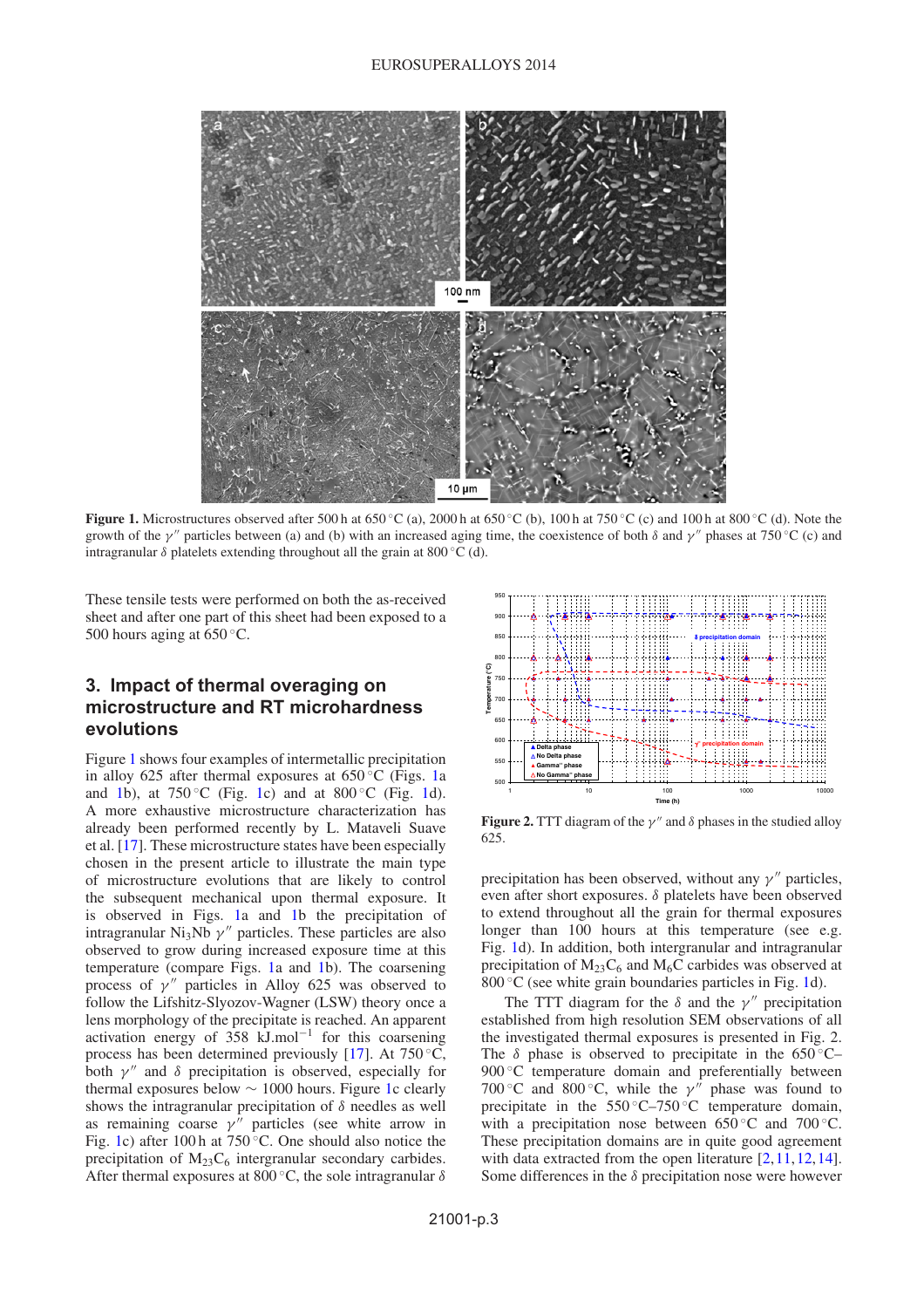

<span id="page-3-0"></span>**Figure 3.** Evolution of the RT microhardness after long-term thermal exposure in the 550 °C−900 °C temperature range and illustration of the impact of the  $\gamma'' \rightarrow \delta$  transformation at 650 °C.

noted between the present study and other studies, see e.g. [\[21](#page-5-17)].

The evolution of RT microhardness is shown in Fig. [3.](#page-3-0) The initial RT hardness without any thermal exposure is Hv =  $331 + / -2$ . It is observed a hardness increase for all aging temperatures, except at 900 $°C$  where the RT hardness remains almost stable, with a possible final increase due to the  $\delta$  particle growth. At lower temperatures, a continuous increase in Vickers hardness is observed up to ∼ 1000 hours of thermal exposure, whatever the temperature. At the lowest temperature (550 ◦C), this hardness progressive and continuous increase is correlated to the precipitation of  $Ni<sub>2</sub>(Cr, Mo)$  particles[\[5](#page-5-3),[6,](#page-5-4)[8](#page-5-5)] and to the  $\gamma''$  precipitation over 1000 hours [\[17](#page-5-9)].

At  $650^{\circ}$ C, a sluggish increase in hardness is observed for the first 5 hours. This increase was observed already after 30 minutes despite no  $\gamma''$  particles could have been observed using high resolution SEM observations (Fig. 2). After 5 hours, a steep increase in hardness correlated to the  $\nu''$  precipitation is observed. One can also observe that the highest RT hardnesses are obtained after 650 ◦C thermal exposures, i.e. at a temperature where only the  $\gamma''$ phase can be encountered (Fig. 2). Microhardness is indeed peaking after a 1000 hours thermal exposure at 650 ◦C and a subsequent small decrease is observed when increasing the exposure up to 2000 hours. This small decrease has been correlated to the onset of the  $\gamma'' \to \delta$  transformation occurring at this temperature for very long exposures. This transformation is illustrated in the micrograph shown in Fig. [3](#page-3-0) were first evidences of  $\delta$  formation are highlighted by white arrows.

Thermal exposures at  $700\degree$ C and  $750\degree$ C lead to a continuous increase of RT Microhardness due to first the  $γ''$  precipitation simultaneously to the δ one (see Fig. [2\)](#page-2-1), and then to the growth of the  $\delta$  particles within the grains. The hardness evolution also follows a similar trend up to 100 hours of exposure at  $800\,^{\circ}\text{C}$ , and then, a stabilization (or even a small decrease) is observed.

From these RT microhardness characterizations, it is clearly demonstrated that thermal exposures in the 550 ◦C– 800 ℃ temperature range lead to an improvement of the monotonic properties. The most significant strengthening within the investigated conditions results from the  $\gamma'$ precipitation at 650 ◦C. However, it is also clearly observed here, and probably for the first time, a strengthening provided by the  $\delta$  precipitation. Such a strengthening was only supposed in a previous study using alloy 625 [\[5\]](#page-5-3).

In our opinion, this strengthening may result from a "composite strengthening" since  $\delta$  particles are extending throughout all the grain in this small grain alloy 625. We would expect a different impact of the  $\delta$  precipitation on alloy 625 hardness with a coarser grain size. From the present characterizations, it is also observed that RT microhardness is a useful tool to probe microstructure evolutions in addition to conventional microstructure observations using SEM and/or TEM.

## **4. Impact of a thermal aging at 650** ◦**C on the high temperature tensile properties**

Based on the previous RT hardness measurements, it has been chosen to investigate the impact of an aging heat treatment performed at 650 ◦C on the high temperature tensile properties. A thermal exposure of 500 hours was chosen based on Fig. [3](#page-3-0) since it produces nearly the highest RT hardness with reasonable thermal exposure duration. Compared to the as-received alloy which is only solid solution strengthened, such a thermal exposure before tension tests leads to the precipitation of  $\gamma''$  particles (Fig. [1a](#page-2-0)) whose diameter is  $\sim$  42.5 nm [\[17](#page-5-9)]. In addition, the volume fraction of secondary carbides (mainly  $M_{23}C_6$ ) raised from 0.77% up to ∼4%. As observed in Fig. [4,](#page-4-0) these secondary carbides mainly nucleate at grain boundaries.

The effect of this prior aging heat treatment at  $650\,^{\circ}\text{C}$ on the tensile properties at RT,  $650\degree\text{C}$  and  $800\degree\text{C}$  is shown in Fig. [5.](#page-4-1) It is observed much higher yield and ultimate tensile stresses at  $20^{\circ}$ C and  $650^{\circ}$ C after this prior thermal exposure. These better YS and UTS are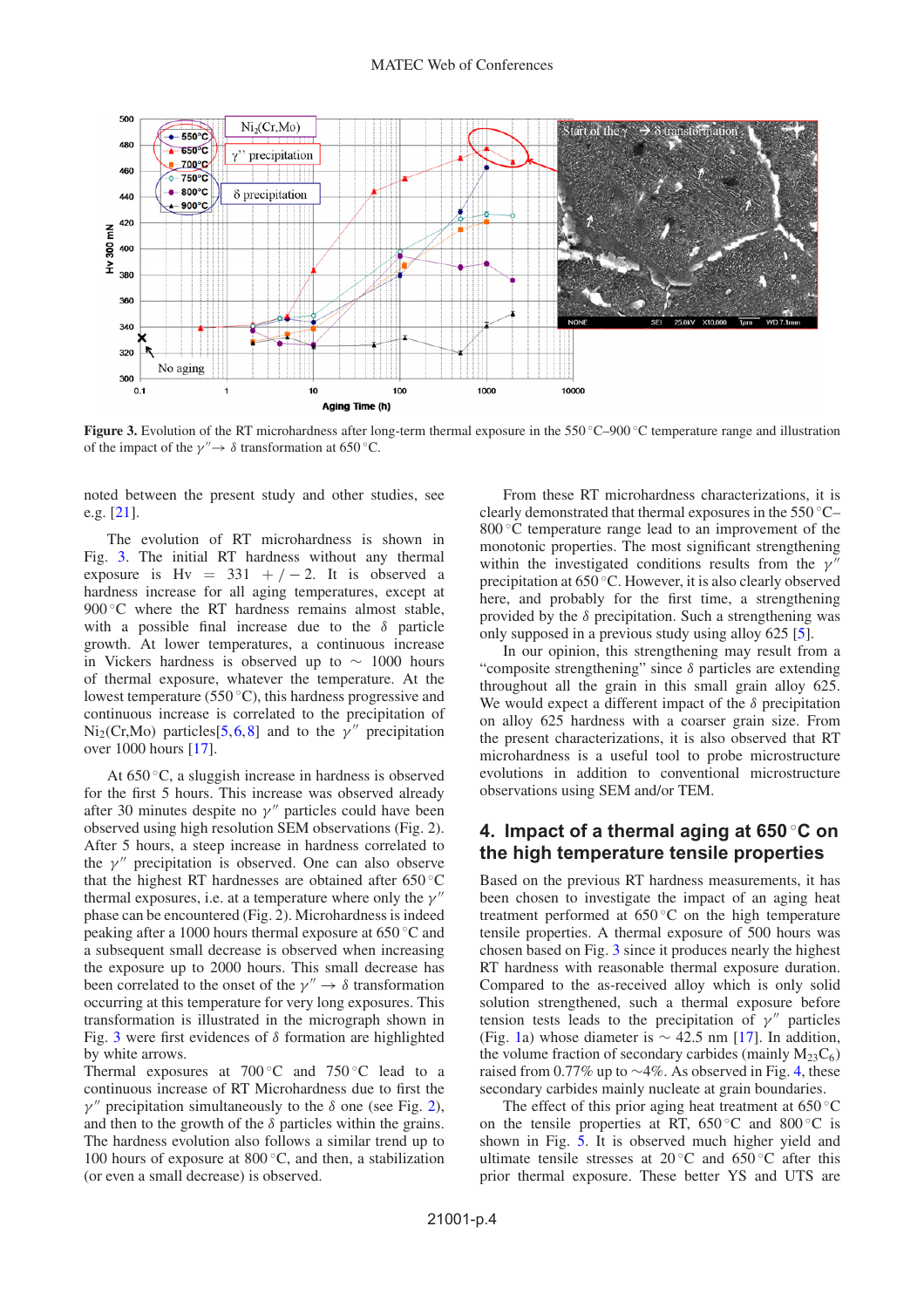<span id="page-4-0"></span>

<span id="page-4-1"></span>**Figure 4.** Secondary carbides precipitation in the as-received state (a) and after 500 h at  $650^{\circ}$ C (b).



**Figure 5.** Tensile behavior at 20 °C, 650 °C and 800 °C in the asreceived state and after a 500h thermal exposure at 650 ◦C.

accompanied by a decrease of the strain to failure at these two temperatures. One of the remarkable results is obtained comparing tensile properties at 800 ◦C where no difference can be observed between both state, neither in ductility, nor in YS or UTS. It is also noted that the asreceived alloy exhibit a serrated tensile behavior (the socalled Portevin – Le Chatelier effect) from  $200\degree$ C up to 800 $\degree$ C with this strain rate [\[19](#page-5-13)]. These serrations are not observed after a prior heat treatment in the  $\gamma''$  domain has been performed, except at  $800\degree\text{C}$  in the very early stages of plastic deformation (i.e. up to 4–5% of total strain).

The impact of the prior aging heat treatment at  $650^{\circ}$ C on the YS, UTS and ductility evolutions as a function of the temperature is shown in Figs. [6](#page-4-2) and [7.](#page-4-3) It is observed that the YS and UTS are always higher for the alloy submitted to this specific prior thermal exposure. A YS difference of up to a factor of ∼2 is observed in the 200 ◦C–650 ◦C temperature range. Above  $650\,^{\circ}\text{C}$ , the difference in YS between these two microstructural states is progressively decreasing up to almost no difference at 800 ◦C, as already observed in Fig. 5. The reason for the steeper decrease in YS and UTS for the overaged samples results from the progressive dissolution of the  $\gamma''$  particles above 700 °C and their transformation into  $\delta$  particles (Fig. [2\)](#page-2-1). A complete dissolution of  $\gamma''$  particles is even obtained at 800 $\degree$ C (see Fig. [2\)](#page-2-1). Indeed, as already observed in Fig. [3,](#page-3-0) microhardness is much more lower at  $700\,^{\circ}$ C,  $750\,^{\circ}$ C and 800 °C compared to its values at  $650$  °C.

The ductility follows the inverse trend compared to YS and UTS ones: its value is always higher without any prior thermal exposure. The observed very high ductility at  $650^{\circ}$ C in the as-received state remains to be explained and it will not be further commented. As for YS and UTS, no more difference in ductility is observed during

<span id="page-4-2"></span>

<span id="page-4-3"></span>**Figure 6.** Effect of a prior aging of 500 hours at 650 °C on the YS and UTS evolutions as a function of temperature.



Figure 7. Effect of a prior aging of 500 hours at 650 °C on the high temperature ductility.

tensile tests at 800 ◦C. This last result, in addition to no difference in YS and UTS at 800 ◦C, clearly indicates that the high temperature tensile properties of alloy 625 are not controlled by the grain boundary secondary carbides precipitation. Indeed, no dissolution of secondary carbides occurs at 800 ◦C and the additional exposure at this temperature during the tensile test would instead favour an increase in secondary carbide content [\[17](#page-5-9)]. Hence, contrary to what has been believed in previous studies [\[20,](#page-5-14) [22](#page-5-18)**?** ], the decrease in ductility after thermal exposures in the  $600\degree$ C–750 $\degree$ C temperature range does not result from a secondary carbides precipitation, but rather from the intragranular precipitation of the  $\gamma''$  phase. This result is in rather good agreement with the ones proposed by Kölher  $[18]$  $[18]$  $[18]$ . One additional analysis that can be drawn from the present study is that a thermal exposure of  $~\sim$ 30 minutes (the soak time before the tensile test) is enough to erase all the consequences of a 500 hours thermal exposure at  $650^{\circ}$ C from a high-temperaturetensile-properties point of view.

### **5. Conclusions**

The impact of thermal exposures on the static mechanical properties of alloy 625 has been studied. The evolution of the room temperature microhardness has been investigated after thermal exposures between  $550 °C$  and  $900 °C$ for up to ∼2000 hours. In addition, the impact of a